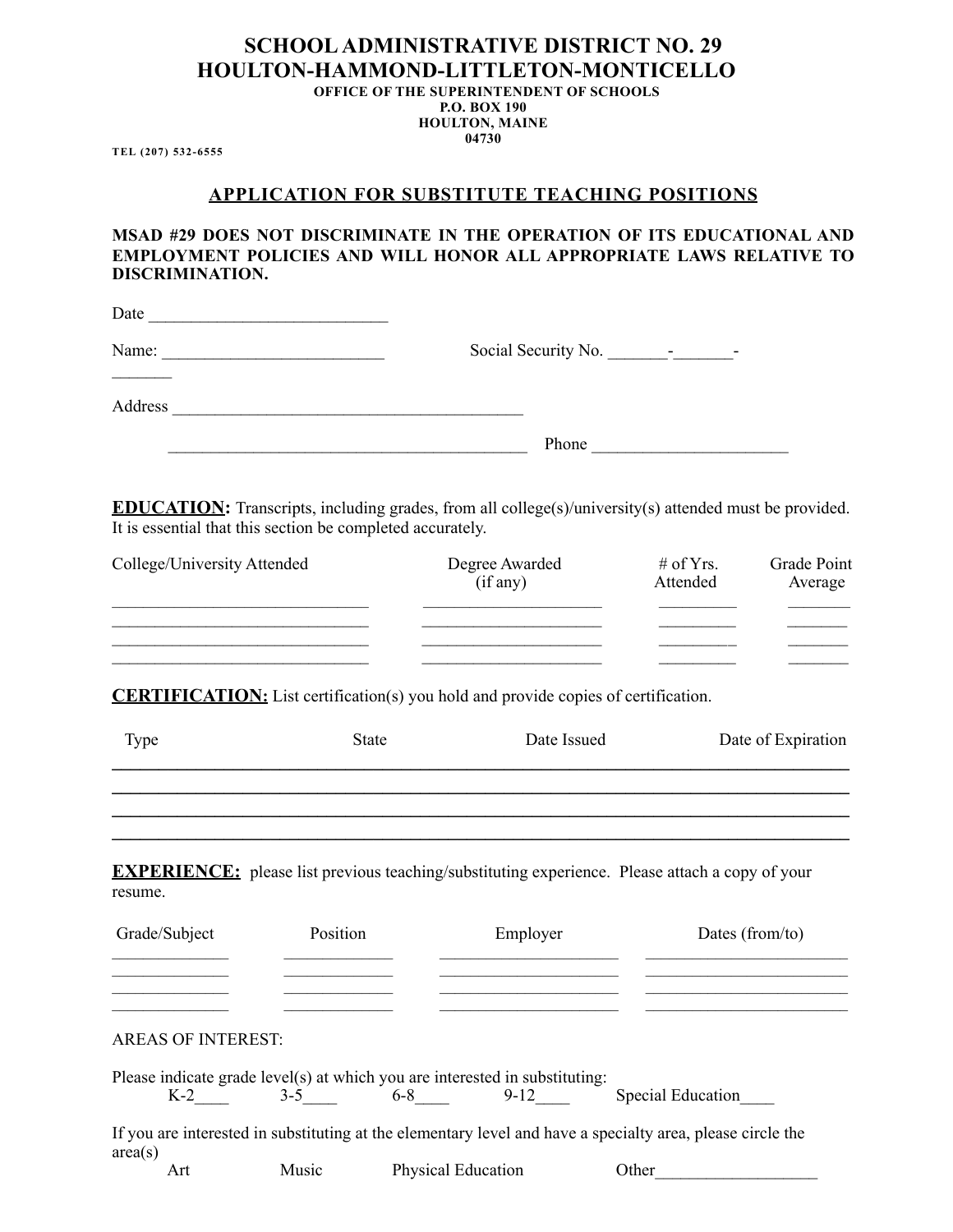If you are interested in substituting at the junior high or high school level, please indicate the specific subject areas:

 $\_$  , and the set of the set of the set of the set of the set of the set of the set of the set of the set of the set of the set of the set of the set of the set of the set of the set of the set of the set of the set of th  $\_$  , and the set of the set of the set of the set of the set of the set of the set of the set of the set of the set of the set of the set of the set of the set of the set of the set of the set of the set of the set of th

## **BACKGROUND:**

| Have you ever been disciplined, discharged, or asked to resign from a prior position?                                                                                                                                                                                                                         | Yes      | No. |
|---------------------------------------------------------------------------------------------------------------------------------------------------------------------------------------------------------------------------------------------------------------------------------------------------------------|----------|-----|
| Have you ever resigned from a prior position after a complaint had been received<br>against you or your conduct was under investigation or review?                                                                                                                                                            | Yes No   |     |
| Has your contract in a prior position ever been non-renewed?                                                                                                                                                                                                                                                  | Yes No   |     |
| Have you ever not been nominated for re-employment in a prior position or ever had<br>your nomination for re-employment not be approved?                                                                                                                                                                      | Yes No   |     |
| Have you ever been charged with or investigated for sexual abuse or harassment of<br>another person?                                                                                                                                                                                                          | $Yes$ No |     |
| Have you ever been convicted of a crime (other than a minor traffic offense)?                                                                                                                                                                                                                                 | $Yes$ No |     |
| Have you ever entered a plea of guilty or "no contest" (nolo contendere) to any<br>crime (other than a minor traffic offense)?                                                                                                                                                                                | Yes      | No  |
| Have you ever had a professional license or certificate suspended or revoked in any<br>state, or have you ever voluntarily surrendered, temporarily or permanently, a<br>professional license or certificate in any state?                                                                                    | Yes No   |     |
| Has any court ever deferred, filed or dismissed proceedings without a finding of<br>guilty and required that you pay a fine, penalty or court costs and/or imposed a<br>requirement as to your behavior or conduct for a period of time in connection with<br>any crime (other than a minor traffic offense)? | Yes      | No  |

If you have answered YES to any of the previous questions, provide full details on an additional sheet including, with respect to court actions, the date, offense in question, and the address of the court involved. Conviction or other disposition of a crime is not necessarily an automatic bar to employment.